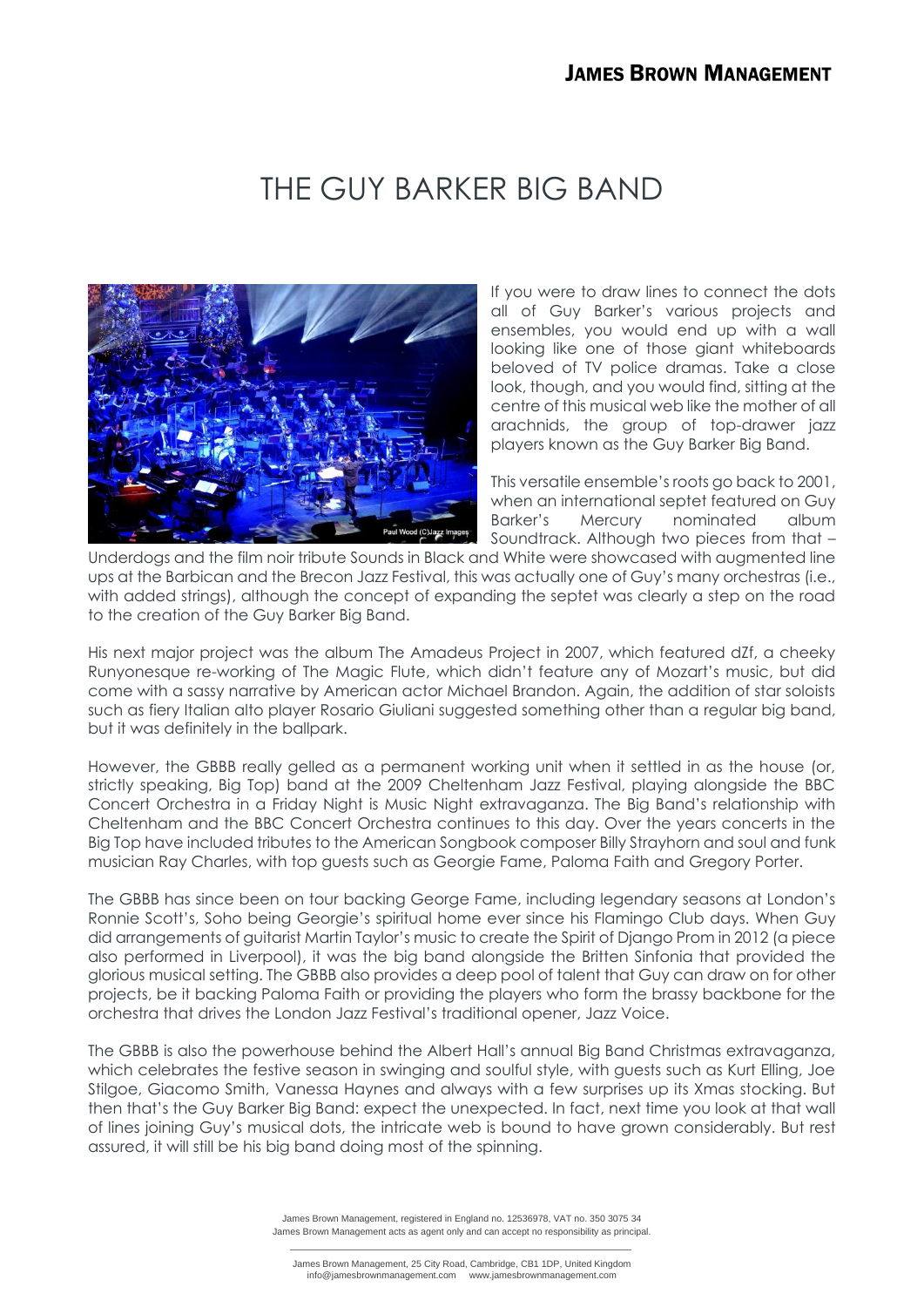## GUY BARKER



Guy Barker's career has moved through several distinct phases, travelling along a linear course from jazz soloist and sideman, through bandleader, composer and latterly one of the most in-demand arrangers in Europe, while at the same time shooting off into fascinating tangents, with forays into theatre and movies. The late Anthony Minghella, a long-time admirer, asked Guy to arrange music for two of his films, *The Talented Mr Ripley* and *The No 1 Ladies' Detective Agency*. He said of Guy: 'Guy Barker is that rare thing -a brilliant soloist, a born leader and a generous accompanist. He can play so your heart breaks or your head swivels.'

A staggeringly accomplished musician with an affinity for all styles of music, Guy's distinctive trumpet sound can be heard across a wide range of genres. In the instrumental jazz field, he has worked with Gil Evans, Ornette Coleman, Quincy Jones, Wynton Marsalis, Nat Adderley, Hermeto Pascoal, Joe Henderson, Carla Bley, John Dankworth, Stan Tracey, Billy Cobham and many others. The world of the Great American Song Book led him to tour with Frank Sinatra, Sammy Davis Jr, Lena Horne, Liza Minnelli, and Mel Tormé. In the classical sphere he has performed with Lesley Garrett, Willard White and the LSO, RPO, Britten Sinfonia, Hong Kong Philharmonic and London Chamber Orchestra.

Guy has also recorded eight solo albums, two of which were nominated for the Mercury Music Prize. As The Sunday Times put it: 'The ability of Guy Barker to adapt to vastly different environments is little short of astonishing.'

During the eighties and nineties London's studio scene was buzzing. As a result, Guy, like many British jazz musicians, found himself playing sessions for the country's top rock and pop performers. The list is a who's who of hit-makers and includes Paul Weller, Sting, Van Morrison, Elvis Costello, Phil Collins, Grace Jones, Peter Gabriel, and George Michael.

Guy has also presented more than a dozen radio series for Radio 2, 3 and the World Service and found himself on the West End stage being directed by Sir Peter Hall, playing and acting (just a little) alongside Eddie Izzard in *Lenny*. Composing and arranging was always an important part of his musical life, but over the last fifteen years, it has developed to the point where Guy is constantly in demand for those skills. This was a gradual progress, but a key moment, when he realised that his future lay in that direction, was when he was Musical Director for an awards programme, where Quincy Jones was amongst those being honoured. Guy composed an original piece for fifteen musicians to open the proceedings. The next morning he received a call saying Quincy would like a copy of the score.

Since that time, the majority of his work has been for large orchestral settings, as well as arranging for many great singers. Sting invited Guy to re-arrange one of his songs for him to sing with the Chicago Symphony Orchestra; since 2008 he has been the Musical Director and arranger for the annual *Jazz Voice* concert at the Barbican, which opens the London Jazz Festival. This involves arrangements for a 42-piece orchestra and collaborating and arranging for renowned singers, including Kurt Elling, Jamie Cullum, Gregory Porter, Paloma Faith, Melody Gardot, Ian Shaw, Patti Austin, Lizz Wright, Kandace Springs, as well as many up-and-coming vocalists. He performs a similar function at the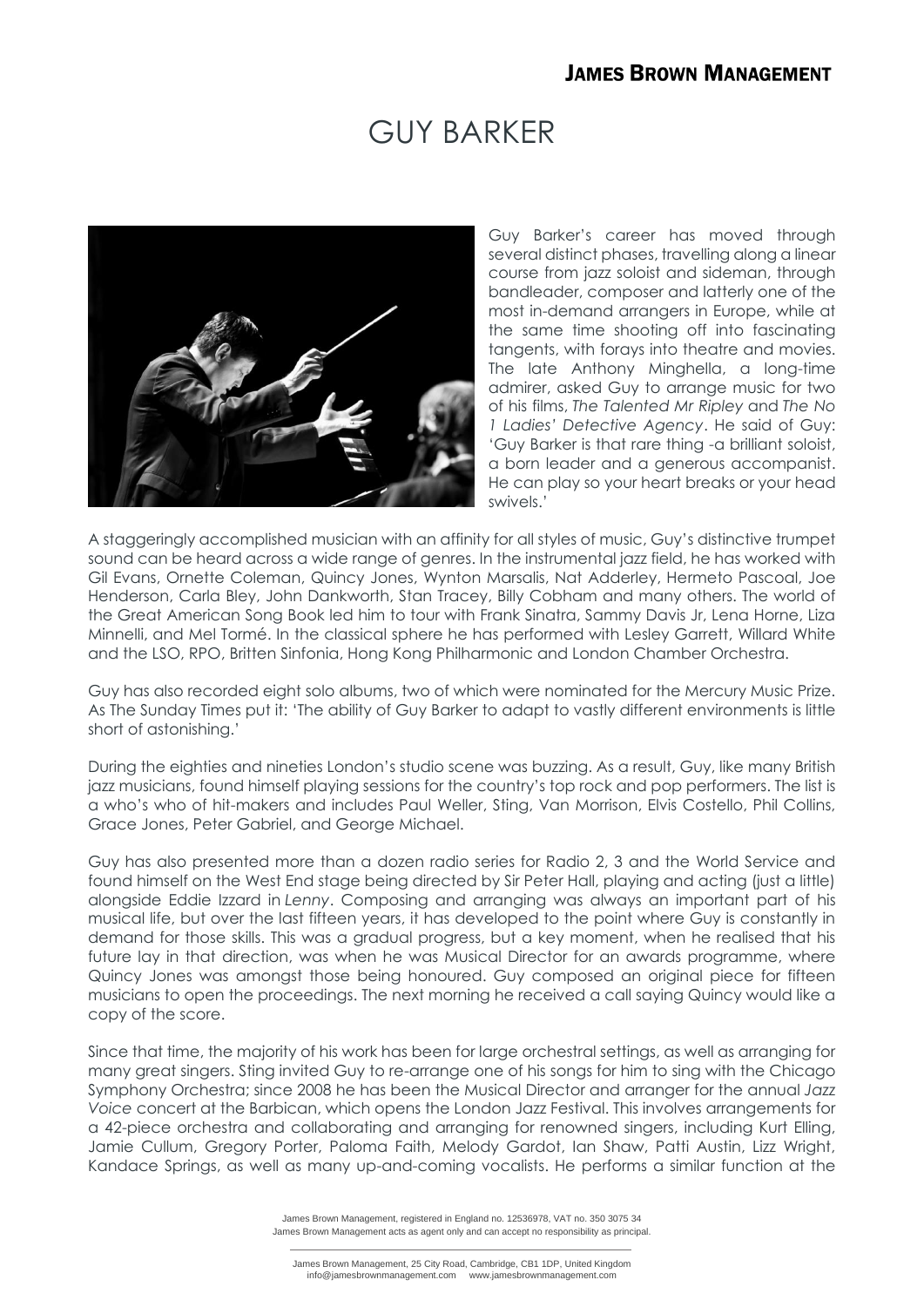Cheltenham Jazz Festival every year and Guy has formed long-lasting working relationships with many of the singers from both events.

In 2012, Guy composed, along with guitarist Martin Taylor, an orchestral suite dedicated to Django Rheinhardt, which he conducted in that season's BBC Proms. He also became a patron of Brass for Africa, which initiates and supports music education programs for extremely disadvantaged children in the slums and orphanages of Africa.

In 2013, the world of film called once more. He was asked to arrange music for the opening of the Cannes Film Festival as a tribute to Steven Spielberg. He was also appointed Associate Composer for the BBC Concert Orchestra (BBCCO). The first work to grow out of this relationship was *That Obscure Hurt*, a 90-minute piece for 75 musicians, featuring the great American singer Kurt Elling and actress Janie Dee, with a libretto/narrative by author Robert Ryan, which had its world premiere at Snape Maltinas.

The following year (2014) saw Guy arrange and co-produce Alison Balsom's album *Paris*, then arrange and conduct a Prom for Paloma Faith, featuring a 42-piece orchestra and 35-piece choir, followed by the premiere at the London Jazz Festival of his *Soho Symphony* for the BBCCO, composed and arranged purely for symphony orchestra. This was an instrumental love-letter to a part of London –and its pubs, coffee bars, jazz clubs and, above all, its cast of characters -that has played a pivotal role in both his personal and musical life. A busy and fulfilling year culminated in Guy being recognized in the 2014 New Year Honours List, with the award of an M.B.E.

That, however, was a waymarker on a continuing career rather than any form of punctuation. In2015there followed a new trumpet concerto for Alison Balsom, *The Lanterne of Light* (a re-working of the Seven Deadly Sins), which was premiered at the Proms. Guy also arranged the album *Twelve O'clock Tales* for singer Clare Teal, which featured the Halle Orchestra and the BBC commissioned him to compose a violin concerto for Charles Mutter, the leader of the BBC Concert Orchestra. There was, as always, the annual *Jazz Voice* concert to arrange and conduct and in 2016 the Royal Albert Hall has invited Guy to put together a *Big Band Christmas Show* in December, also now an annual event, which has featured Kurt Elling, Clarke Peters, Clare Teal, Mica Paris, Paloma Faith and other special guests.

Guy continued his working relationship with Kurt Elling, arranging and conducting the music for the singer's "jazz radio play", *The Big Blind*, which was performed at New York's Jazz at Lincoln Centre in March, 2019 and at the Queen Elizabeth Hall, London, in January 2020.Also in 2020, Guy began work with David Sanborn and classical saxophonist Amy Dickson on an orchestral project based around pieces by the French songwriter Alice Soyer.

Meanwhile, Guy completed a cello concerto called *Guts and Steel*, which is ready to be recorded. He was commissioned to write a symphonic suite based on existing works (but incorporating original sections of his own music) by Hong Kong guitarist Eugene Pao. It was to be performed in Hong Kong and Singapore, but the concerts fell victim to Covid, although they will be re-scheduled.

Guy made use of the gap in his schedule to create a new clarinet concerto for Giacomo Smith, dedicated to the much-missed John Cumming of Serious, who was both a friend and promoter of Guy's talents. John famously enjoyed spending time with musicians after the concerts, so the piece is called *The Art of the Hang*, which John had very much mastered. It will be performed and broadcast on radio at some point in the future. Guy received another commission for a work featuring four cellos. The music was inspired by classic US trains and the piece is called *Wood On The Tracks* and it is also ready to be performed and recorded when circumstances allow.

Due in 2022 is a co-commission for the RTE Concert Orchestra in Dublin and BBC Concert Orchestra in London which will see Guy explore the music of Charles Mingus, to celebrate the centenary of the great composer and bassist's birth.